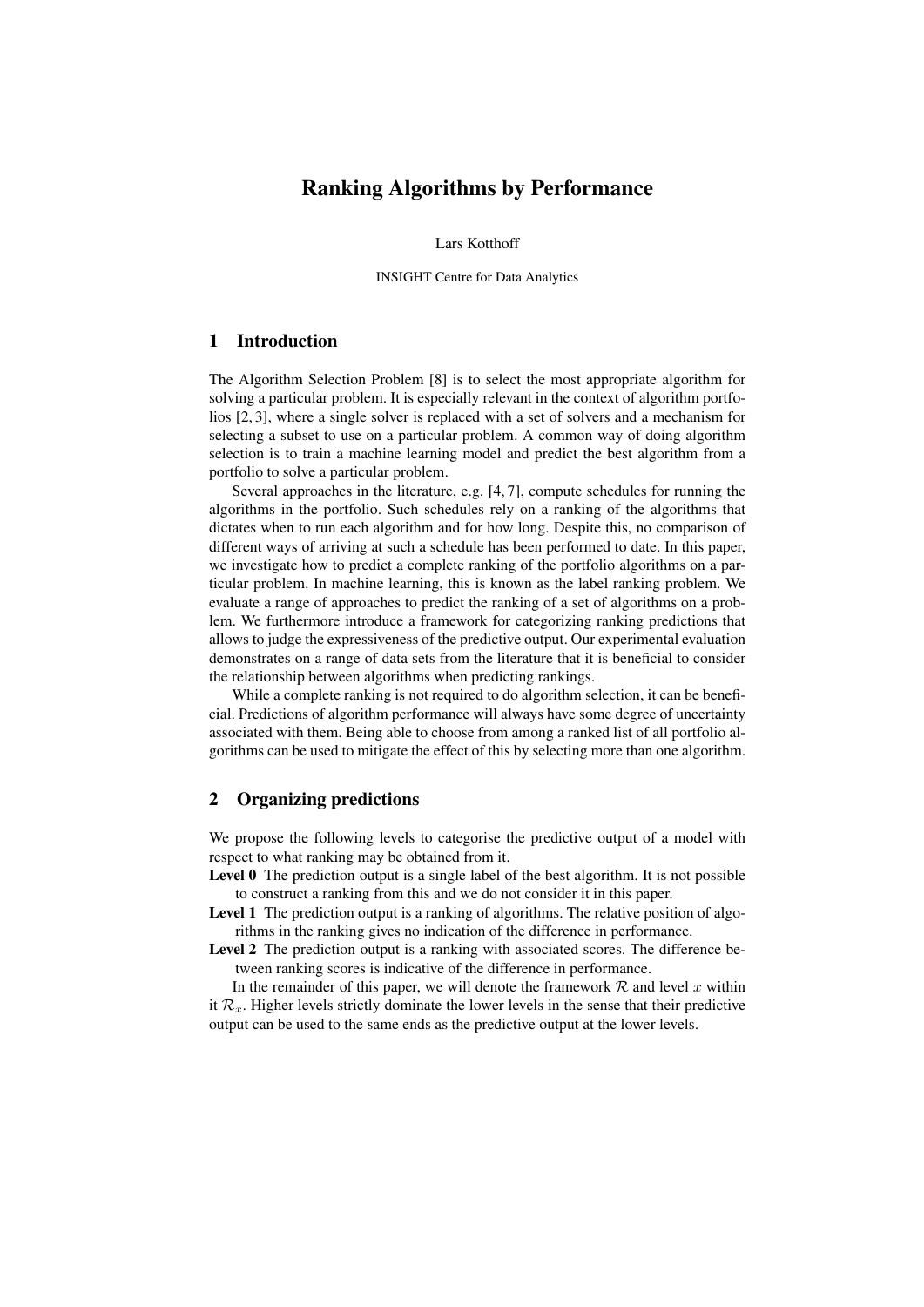In the context of algorithm selection and portfolios, examples for the different levels are as follows. A  $\mathcal{R}_0$  prediction is suitable for selecting a single algorithm.  $\mathcal{R}_1$  allows to select the *n* best solvers for running in parallel on an *n* processor machine.  $\mathcal{R}_2$  allows to compute a schedule where each algorithm is allocated resources according to its expected performance. Note that while it is possible to compute a schedule given just a ranking with no associated expected performances (i.e.  $\mathcal{R}_1$ ), better-quality schedules can usually be obtained if some kind of performance score is predicted. The expected performance can be related directly to the time allocated the algorithm rather than allocating a fixed time that is oblivious of the expected performance.

#### 2.1 Empirical evaluation

We evaluate the following ten ways of ranking algorithms, five from  $\mathcal{R}_1$  and five from  $\mathcal{R}_2$ . The difference between some of these approaches lies in what kind of predictive models are learned from the same training data.

- Order The ranking of the algorithms is predicted directly as a label. The label consists of a concatenation of the ranks of the algorithms. This approach is in  $\mathcal{R}_1$ . [6] use a conceptually similar approach to compute the ranking with a single prediction step.
- Order score For each training example, the algorithms in the portfolio are ranked according to their performance. The rank of an algorithm is the quantity to predict. We used both regression and classification approaches. The ranking is derived directly from the predictions. These two approaches are in  $\mathcal{R}_1$ .
- Faster than classification A classifier is trained to predict the ranking as a label similar to Order score given the predictions of which is faster for each pair of algorithms. This approach is in  $\mathcal{R}_1$ .
- Faster than difference classification A classifier is trained to predict the ranking as a label given the predictions for the performance differences for each pair of algorithms. This approach is in  $\mathcal{R}_1$ .
- Solve time The time to solve a problem is predicted and the ranking derived directly from this. In addition to predicting the time itself, we also predicted the log. These approaches are in  $\mathcal{R}_2$ . Numerous approaches predict the solve time to identify the best algorithm, for example [9].
- Probability of being best The probability of being the best algorithm for a specific instance in a [0*,* 1] interval is predicted. If an algorithm is the best on an instance, the probability should be 1, else 0. The ranking is derived directly from this. This approach is in  $\mathcal{R}_2$ .
- Faster than majority vote The algorithms are ranked by the number of times they were predicted to be faster than another algorithm. This is the approach used to identify the best algorithm in recent versions of SATzilla [10]. This approach is in  $\mathcal{R}_2$ . While the individual predictions are simple labels (faster or not), the aggregation is able to provide fine-grained scores.
- Faster than difference sum The algorithms are ranked by the sum over the predicted performance differences for each pair of algorithms. Algorithms that are often or by a lot faster will have a higher sum and rank higher. This approach is in  $\mathcal{R}_2$ .
- Our evaluation uses four data sets taken from the literature. We use the SAT-HAN and SAT-IND SATzilla 2009 training data sets with 19 and 18 solvers, respectively. The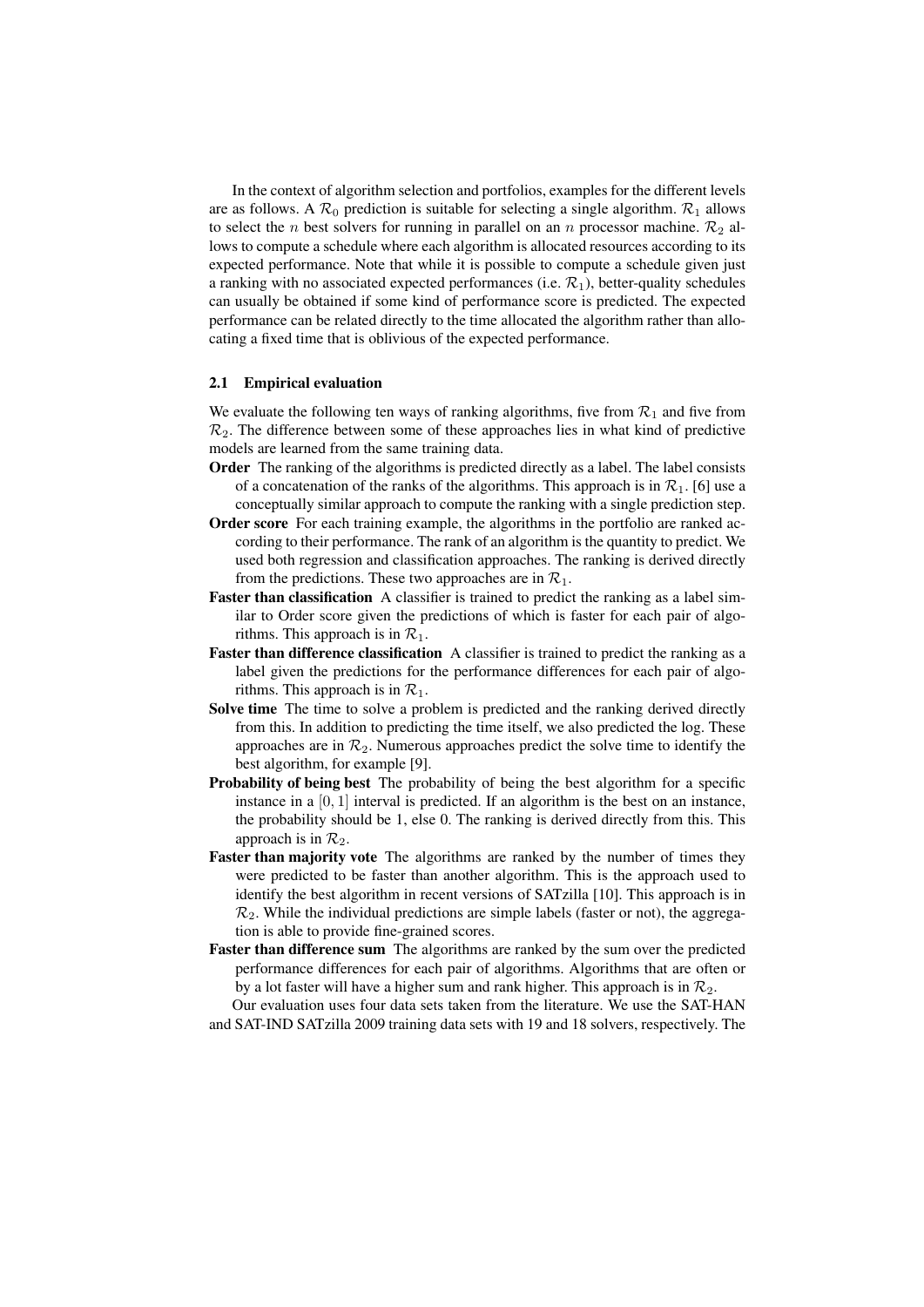third data set comes from the QBF solver evaluation 2010 with 5 solvers. Finally, we take the CSP data set from [1] with 2 solvers.

We use the Weka machine learning toolkit to train models and make predictions. We evaluated our approaches using the AdaBoostM1 BayesNet, DecisionTable, IBk with 1, 3, 5 and 10 neighbours, J48, J48graft, JRip, LibSVM with radial basis function kernel, MultilayerPerceptron, OneR, PART, RandomForest, RandomTree, REPTree, and SimpleLogistic algorithms for the approaches that use classification and the AdditiveRegression, GaussianProcesses, LibSVM with *ε* and *ν* kernels, LinearRegression, M5P, M5Rules, REPTree, and SMOreg algorithms for regression. We used the standard parameters in Weka.

Where several layers of machine learning algorithms are required, they are stacked as follows. The first layer is trained on the original training set with the features of the original problems. The prediction of the models of this first layer is used to train a model in a second layer that takes the predictions of the earlier layer as input. The output is the final prediction that we use to compute the ranking.

The performance of each approach on each data set is evaluated using stratified ten-fold cross-validation. We assess the quality of a predicted ranking by comparing it to the actual ranking (derived from the measured performance) using the Spearman correlation test.

# 3 Results and Conclusion

We present aggregate results in Table 1. For each instance, the Spearman rank correlation coefficient is computed between the predicted and the actual ranking. We show the median of the distribution of those coefficients for all data sets and rank prediction approaches. Only the values for the respective best machine learning model are shown. In addition to the scores for individual data sets, we show the sum over all data sets.

|                 |                                       | <b>CSP</b> | <b>OBF</b> | <b>SAT-HAN SAT-IND</b> |       |       |
|-----------------|---------------------------------------|------------|------------|------------------------|-------|-------|
| $\mathcal{R}_1$ | Order                                 |            | 1          | 0.888                  | 0.897 | 3.785 |
|                 | Order score (classification)          |            | 0.4        | 0.823                  | 0.759 | 2.981 |
|                 | Order score (regression)              |            | 0.4        | 0.837                  | 0.816 | 3.053 |
|                 | <b>Faster than classification</b>     |            | 1          | 0.891                  | 0.899 | 3.79  |
|                 | Faster than difference classification |            | 0.4        | 0.83                   | 0.789 | 3.019 |
| $\mathcal{R}_2$ | Solve time                            |            | $-0.15$    | 0.453                  | 0.424 | 1.727 |
|                 | Solve time (log)                      |            | $-0.1$     | 0.791                  | 0.752 | 2.444 |
|                 | Probability of being best             |            | 0.1        | 0.114                  | 0.352 | 1.566 |
|                 | Faster than majority vote             |            | 0.8        | 0.888                  | 0.878 | 3.566 |
|                 | Faster than difference sum            |            | 0.1        | 0.472                  | 0.43  | 2.002 |

Table 1. Median of the ranking quality scores for all data sets and rank prediction approaches for the respective best machine learning algorithm for a particular prediction approach. Higher scores are better. All numbers are rounded to three decimal places. The best value for each column is typeset in bold.